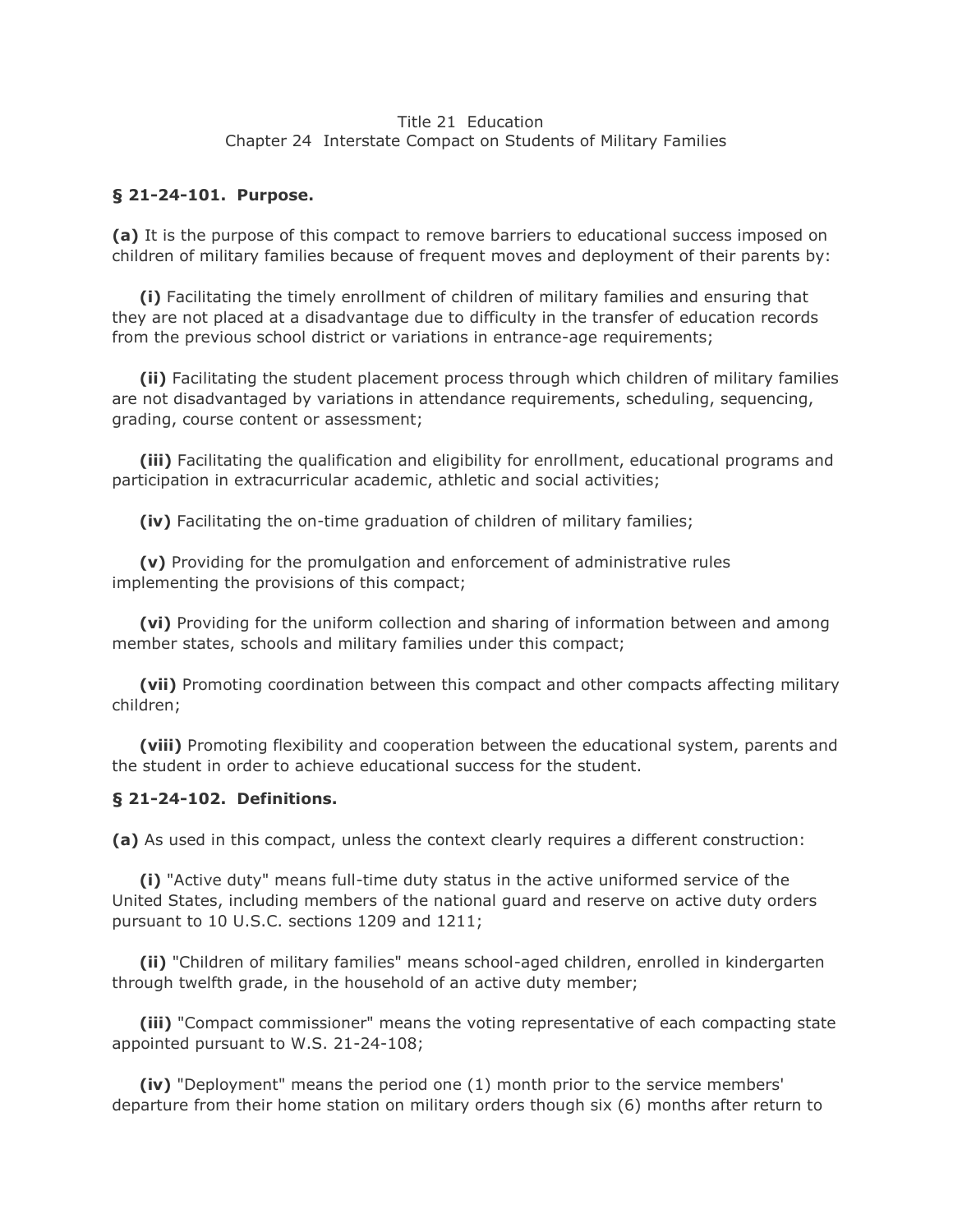their home station;

 **(v)** "Educational records" means those official records, files and data directly related to a student and maintained by the school or local education agency, including but not limited to records encompassing all the material kept in the student's cumulative folder such as general identifying data, records of attendance and of academic work completed, records of achievement and results of evaluative tests, health data, disciplinary status, test protocols and individualized education programs;

 **(vi)** "Extracurricular activities" means a voluntary activity sponsored by the school or local education agency or an organization sanctioned by the local education agency. "Extracurricular activities" include, but are not limited to, preparation for and involvement in public performances, contests, athletic competitions, demonstrations, displays and club activities;

 **(vii)** "Interstate commission on educational opportunity for military children" means the commission that is created under W.S. 21-24-109, which is generally referred to as interstate commission;

 **(viii)** "Local education agency" means a public authority legally constituted by the state as an administrative agency to provide control of and direction for kindergarten through twelfth grade public educational institutions;

**(ix)** "Member state" means a state that has enacted this compact;

 **(x)** "Military installation" means a base, camp, post, station, yard, center, homeport facility for any ship or other activity under the jurisdiction of the department of defense, including any leased facility, which is located within any of the several states, the District of Columbia, the Commonwealth of Puerto Rico, the U.S. Virgin Islands, Guam, American Samoa, the Northern Marianas Islands and any other U.S. territory. The term does not include any facility used primarily for civil works, rivers and harbors projects or flood control projects;

**(xi)** "Nonmember state" means a state that has not enacted this compact;

 **(xii)** "Receiving state" means the state to which a child of a military family is sent, brought or caused to be sent or brought;

 **(xiii)** "Rule" means a written statement by the interstate commission promulgated pursuant to W.S. 21-24-112 that is of general applicability, implements, interprets or prescribes a policy or provision of the compact, or an organizational, procedural or practice requirement of the interstate commission, and includes the amendment, repeal or suspension of an existing rule;

 **(xiv)** "Sending state" means the state from which a child of a military family is sent, brought or caused to be sent or brought;

 **(xv)** "State" means a state of the United States, the District of Columbia, the Commonwealth of Puerto Rico, the U.S. Virgin Islands, Guam, American Samoa, the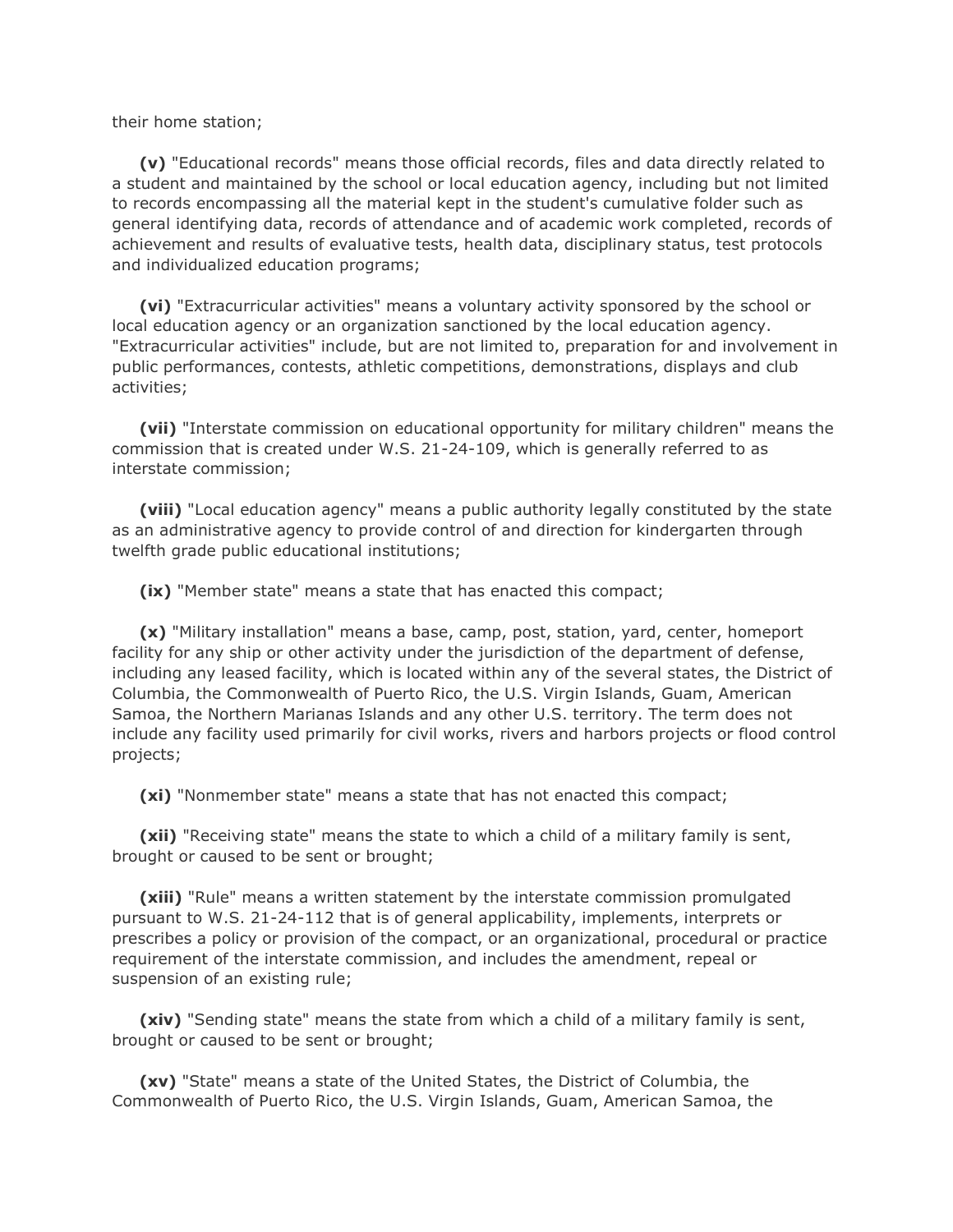Northern Marianas Islands and any other U.S. territory;

 **(xvi)** "Student" means the child of a military family for whom the local education agency receives public funding and who is formally enrolled in kindergarten through twelfth grade;

**(xvii)** "Transition" means:

**(A)** The formal and physical process of transferring from school to school; or

 **(B)** The period of time in which a student moves from one (1) school in the sending state to another school in the receiving state.

 **(xviii)** "Uniformed service" means the army, navy, air force, marine corps, and coast guard including the commissioned corps of the national oceanic and atmospheric administration and public health services;

 **(xix)** "Veteran" means a person who served in the uniformed services and who was discharged or released therefrom under conditions other than dishonorable.

#### **§ 21-24-103. Applicability.**

**(a)** Except as otherwise provided in subsection (b) of this section, this compact shall apply to the children of:

 **(i)** Active duty members of the uniformed services as defined in this compact, including members of the national guard and reserve on active duty orders pursuant to 10 U.S.C. sections 1209 and 1211;

 **(ii)** Members or veterans of the uniformed services who are severely injured and medically discharged or retired for a period of one (1) year after medical discharge or retirement; and

 **(iii)** Members of the uniformed services who die on active duty or as a result of injuries sustained on active duty for a period of one (1) year after death.

**(b)** The provisions of this interstate compact shall only apply to local education agencies as defined in this compact.

**(c)** The provisions of this compact shall not apply to the children of:

**(i)** Inactive members of the national guard and military reserves;

 **(ii)** Members of the uniformed services now retired, except as provided in subsection (a) of this section;

 **(iii)** Veterans of the uniformed services, except as provided in subsection (a) of this section; and

**(iv)** Other United States department of defense personnel and other federal agency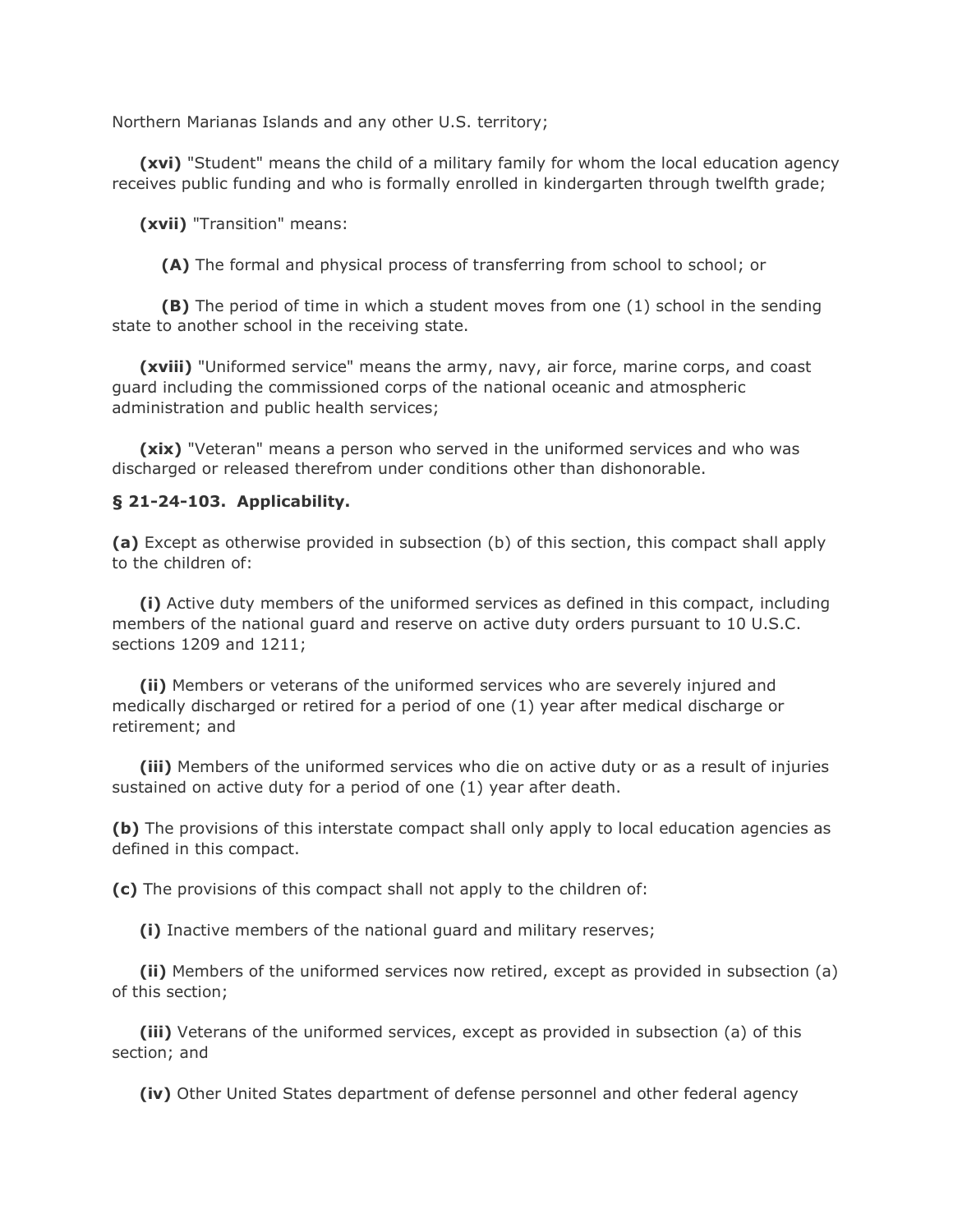civilian and contract employees not defined as active duty members of the uniformed services.

## **§ 21-24-104. Educational records and enrollment.**

**(a)** In the event that official education records cannot be released to the parents for the purpose of transfer, the custodian of the records in the sending state shall prepare and furnish to the parent a complete set of unofficial educational records containing uniform information as determined by the interstate commission to the extent feasible. Upon receipt of the unofficial education records by a school in the receiving state, the school shall enroll and appropriately place the student based on the information provided in the unofficial records pending validation by the official records, as quickly as possible.

**(b)** Simultaneous with the enrollment and conditional placement of the student, the school in the receiving state shall request the student's official education record from the school in the sending state. Upon receipt of this request, the school in the sending state will process and furnish the official education records to the school in the receiving state within ten (10) days or within such time as is reasonably determined under the rules promulgated by the interstate commission.

**(c)** Compacting states shall give thirty (30) days from the date of entry, for students to obtain and provide proof of any immunization required by the receiving state. For a series of immunizations, initial vaccinations shall be obtained within thirty (30) days and the child shall be permitted to attend school while receiving continuing immunization if the school administrator receives notification or a waiver is granted in accordance with W.S. 21-4-309.

**(d)** Students shall be allowed to continue their enrollment at grade level in the receiving state commensurate with their grade level, including kindergarten, from a local education agency in the sending state at the time of transition with the exception of children that have not yet met the age requirements as required by W.S. 21-4-301 and 21-4-302. A student that has satisfactorily completed the prerequisite grade level in the local education agency in the sending state shall be eligible for enrollment in the next highest grade level in the receiving state. A student transferring after the start of the school year in the receiving state shall enter the school in the receiving state on their validated level from an accredited school in the sending state except where the child has not yet obtained the age as required by W.S. 21-4-301 and 21-4-302 for kindergarten and first grade.

# **§ 21-24-105. Placement and attendance.**

**(a)** When the student transfers before or during the school year, the receiving state school shall initially honor placement of the student in educational courses based on the student's enrollment in the sending state school and educational assessments conducted at the school in the sending state if the courses are offered and there is space available, as determined by the school district. Course placement includes but is not limited to honors, international baccalaureate, advanced placement, vocational, technical and career pathways courses. Continuing the student's academic program from the previous school and promoting placement in academically and career challenging courses should be paramount when considering placement. This subsection does not preclude the school in the receiving state from performing subsequent evaluations to ensure appropriate placement and continued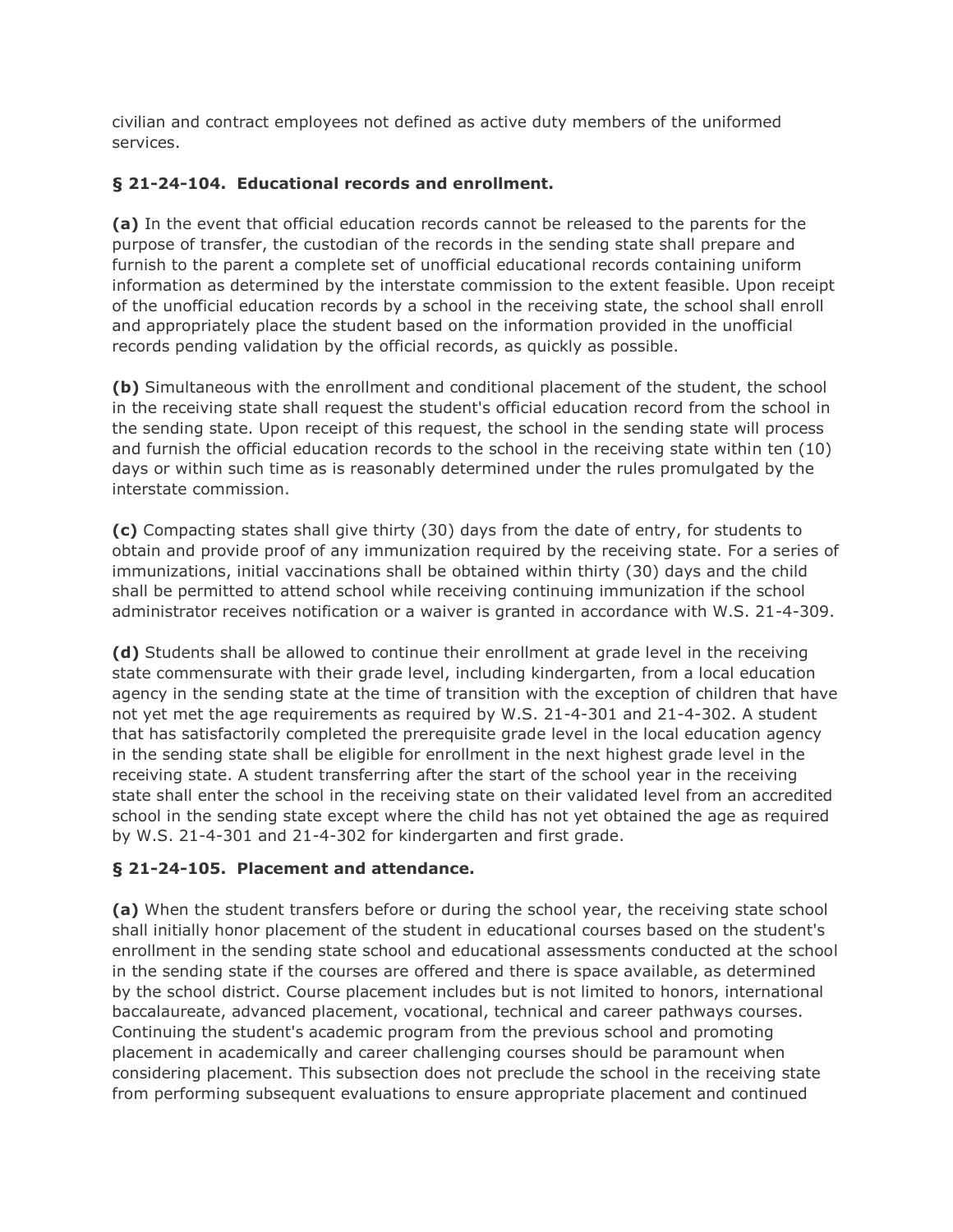enrollment of the student in the courses.

**(b)** The receiving state school shall initially honor placement of the student in educational programs based on current educational assessments conducted at the school in the sending state or participation-placement in like programs in the sending state, provided that the program exists in the school and there is space available, as determined by the school district. Such programs include, but are not limited to gifted and talented programs and English as a second language (ESL). This subsection does not preclude the school in the receiving state from performing subsequent evaluations to ensure appropriate placement of the student.

**(c)** In compliance with the federal requirements of the Individuals with Disabilities Education Act (IDEA), 20 U.S.C.A. section 1400 et seq., the receiving state shall initially provide comparable services to a student with disabilities based on his current individualized education program (IEP). In compliance with the requirements of section 504 of the Rehabilitation Act, 29 U.S.C.A. section 794, and with Title II of the Americans with Disabilities Act, 42 U.S.C.A. sections 12131-12165, the receiving state shall make reasonable accommodations and modifications to address the needs of incoming students with disabilities, subject to an existing 504 or Title II Plan, to provide the student with equal access to education. This subsection does not preclude the school in the receiving state from performing subsequent evaluations to ensure appropriate placement of the student.

**(d)** Local education agency administrative officials shall have flexibility in waiving courseprogram prerequisites or other preconditions for placement in courses-programs offered under the jurisdiction of the local education agency.

**(e)** A student whose parent or legal guardian is an active duty member of the uniformed services, as defined by the compact and has been called to duty for, is on leave from or immediately returned from deployment to a combat zone or combat support posting, shall be granted additional excused absences at the discretion of the local education agency superintendent to visit with his parent or legal guardian relative to such leave or deployment of the parent or guardian.

## **§ 21-24-106. Eligibility.**

**(a)** Eligibility for enrollment shall be as follows:

 **(i)** Special power of attorney, relative to the guardianship of a child of a military family and executed under applicable law shall be sufficient for the purposes of enrollment and all other actions requiring parental participation and consent;

 **(ii)** A local education agency shall be prohibited from charging local tuition to a transitioning military child placed in the care of a noncustodial parent or other person standing in loco parentis who lives in a jurisdiction other than that of the custodial parent;

 **(iii)** A transitioning military child, placed in the care of a noncustodial parent or other person standing in loco parentis who lives in a jurisdiction other than that of the custodial parent, may continue to attend the school in which he was enrolled while residing with the custodial parent.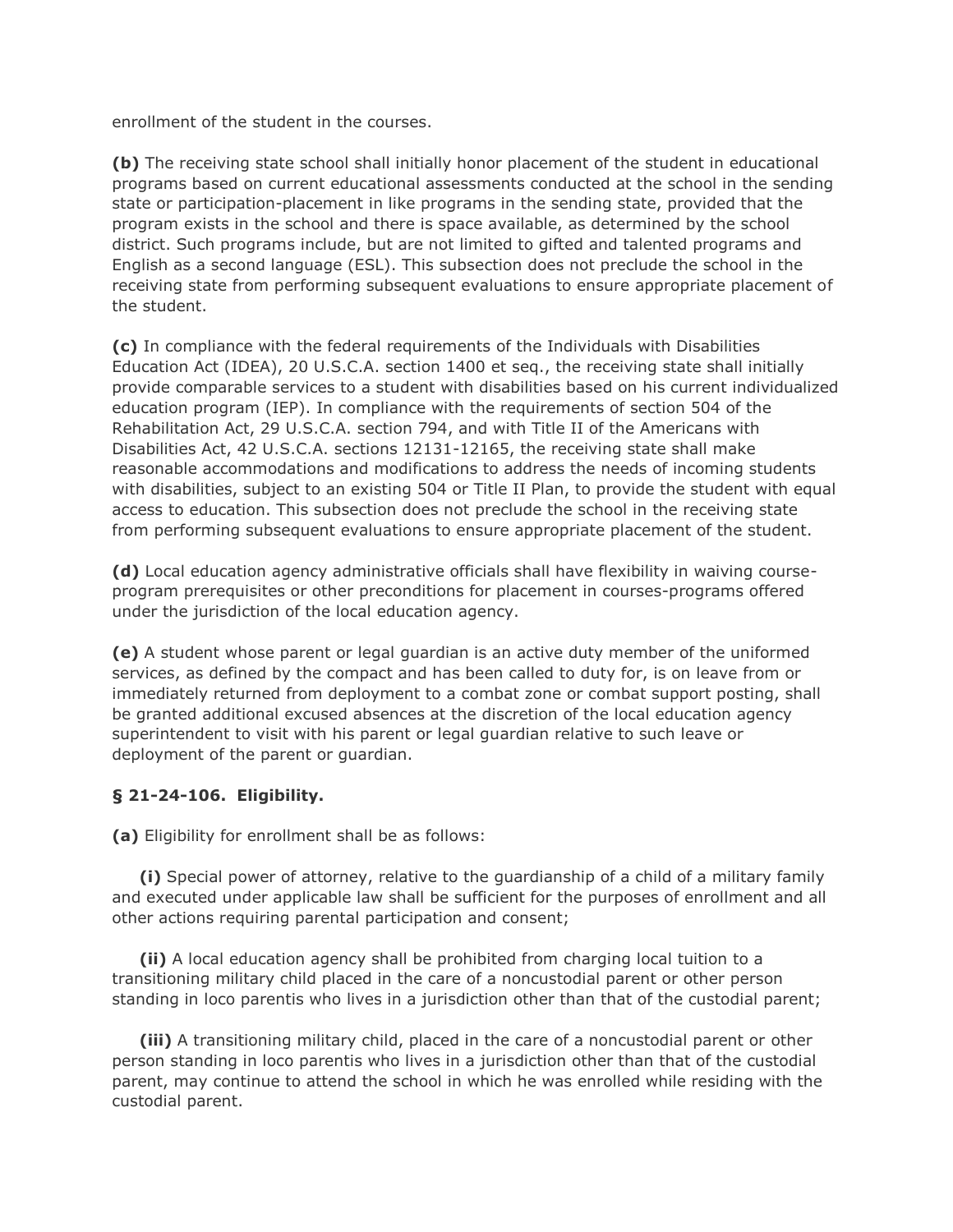**(b)** State and local education agencies shall facilitate the opportunity for transitioning military children's inclusion in extracurricular activities, regardless of application deadlines, to the extent they are otherwise qualified.

### **§ 21-24-107. Graduation.**

**(a)** In order to facilitate the on-time graduation of children of military families, states and local education agencies shall adhere to W.S. 21-2-304(a)(iii) and paragraph (iv) of this subsection and any applicable rules and regulations promulgated thereunder and to the extent possible incorporate the following procedures:

 **(i)** Local education agency administrative officials shall use best efforts to waive specific courses required for graduation if similar course work has been satisfactorily completed in another local education agency or shall provide reasonable justification for denial. Should a waiver not be granted to a student who would qualify to graduate from the sending school, the local education agency shall use best efforts to provide an alternative means of acquiring required coursework so that graduation may occur on time;

**(ii)** States shall accept:

**(A)** Exit or end-of-course exams required for graduation from the sending state;

**(B)** National norm-referenced achievement tests; or

 **(C)** Alternative testing, in lieu of testing requirements for graduation in the receiving state. In the event the above alternatives cannot be accommodated by the receiving state for a student transferring in his senior year, then the provisions of W.S. 21-24-107(a)(iii) shall apply.

 **(iii)** Should a military student transferring at the beginning or during his senior year be ineligible to graduate from the receiving local education agency after all alternatives have been considered, the sending and receiving local education agencies shall to the extent possible ensure the receipt of a diploma from the sending local education agency, if the student meets the graduation requirements of the sending local education agency. In the event that one (1) of the states in question is not a member of this compact, the member state shall use best efforts to facilitate the on-time graduation of the student in accordance with paragraphs (a)(i) and (ii) of this subsection.

#### **§ 21-24-108. State coordination.**

**(a)** Each member state shall, through the creation of a state council or use of an existing body or board, provide for the coordination among its agencies of government, local education agencies and military installations concerning the state's participation in, and compliance with, this compact and interstate commission activities. While each member state may determine the membership of its own state council, its membership must include at least: the state superintendent of education, superintendent of a school district with a high concentration of military children, a representative from a military installation, one (1) representative each from the legislative and executive branches of government and other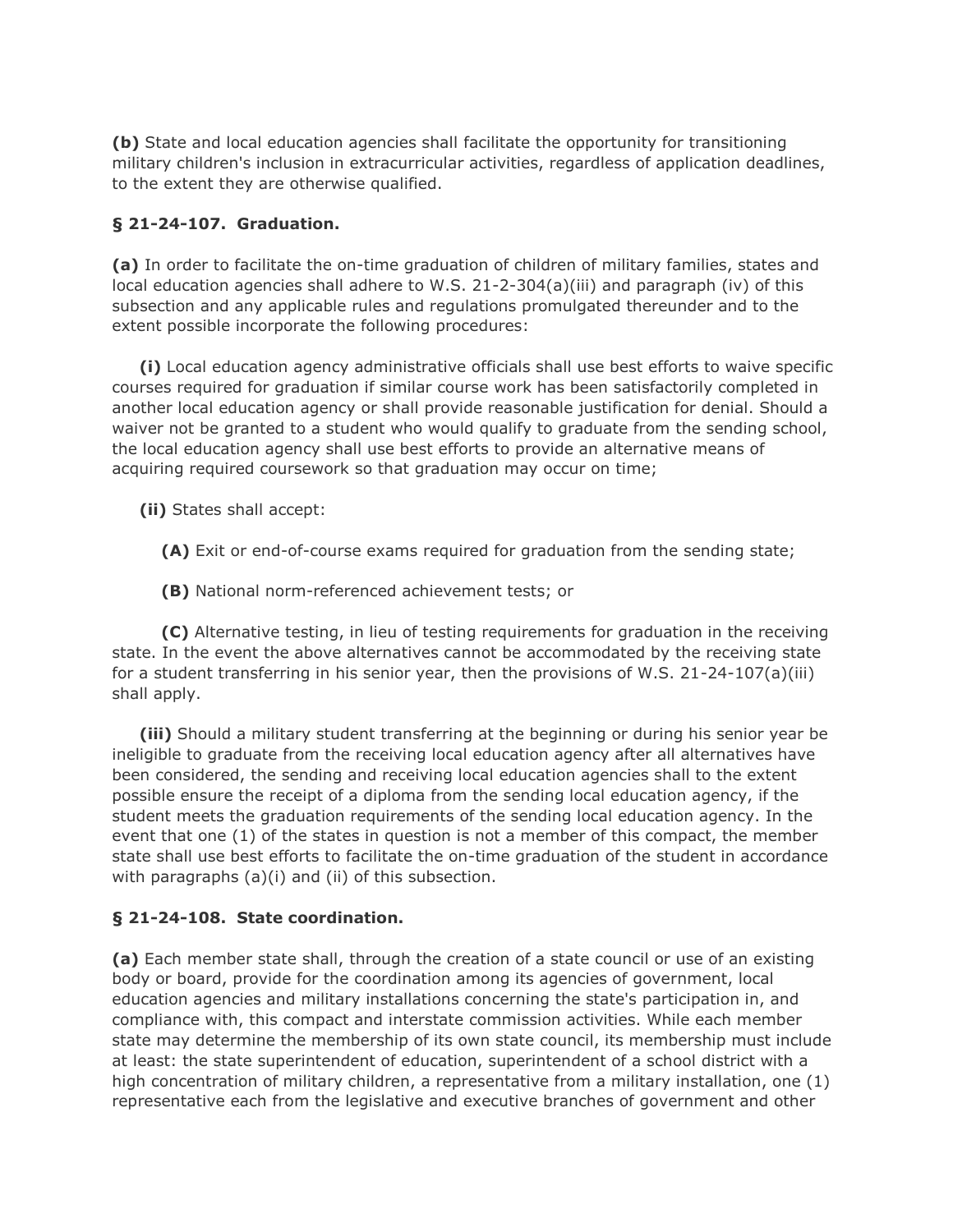offices and stakeholder groups the state council deems appropriate. A member state that does not have a school district deemed to contain a high concentration of military children may appoint a superintendent from another school district to represent local education agencies on the state council.

**(b)** The state council of each member state shall appoint or designate a military family education liaison to assist military families and the state in facilitating the implementation of this compact.

**(c)** The compact commissioner responsible for the administration and management of the state's participation in the compact shall be appointed by the governor or as otherwise determined by each member state.

**(d)** The compact commissioner and the military family education liaison designated herein shall be ex-officio members of the state council, unless either is already a full voting member of the state council.

### **§ 21-24-109. Interstate commission on educational opportunity for military children.**

**(a)** The member states hereby create the "Interstate Commission on Educational Opportunity for Military Children." The activities of the interstate commission are the formation of public policy and are a discretionary state function.

**(b)** The interstate commission shall:

 **(i)** Be a body corporate and joint agency of the member states and shall have all the responsibilities, powers and duties set forth herein, and such additional powers as may be conferred upon it by a subsequent concurrent action of the respective legislatures of the member states in accordance with the terms of this compact;

 **(ii)** Consist of one (1) interstate commission voting representative from each member state who shall be that state's compact commissioner subject to the following:

 **(A)** Each member state represented at a meeting of the interstate commission is entitled to one (1) vote;

 **(B)** A majority of the total member states shall constitute a quorum for the transaction of business, unless a larger quorum is required by the bylaws of the interstate commission;

 **(C)** A representative shall not delegate a vote to another member state. In the event the compact commissioner is unable to attend a meeting of the interstate commission, the governor or state council may delegate voting authority to another person from their state for a specified meeting;

 **(D)** The bylaws may provide for meetings of the interstate commission to be conducted by telecommunication or electronic communication.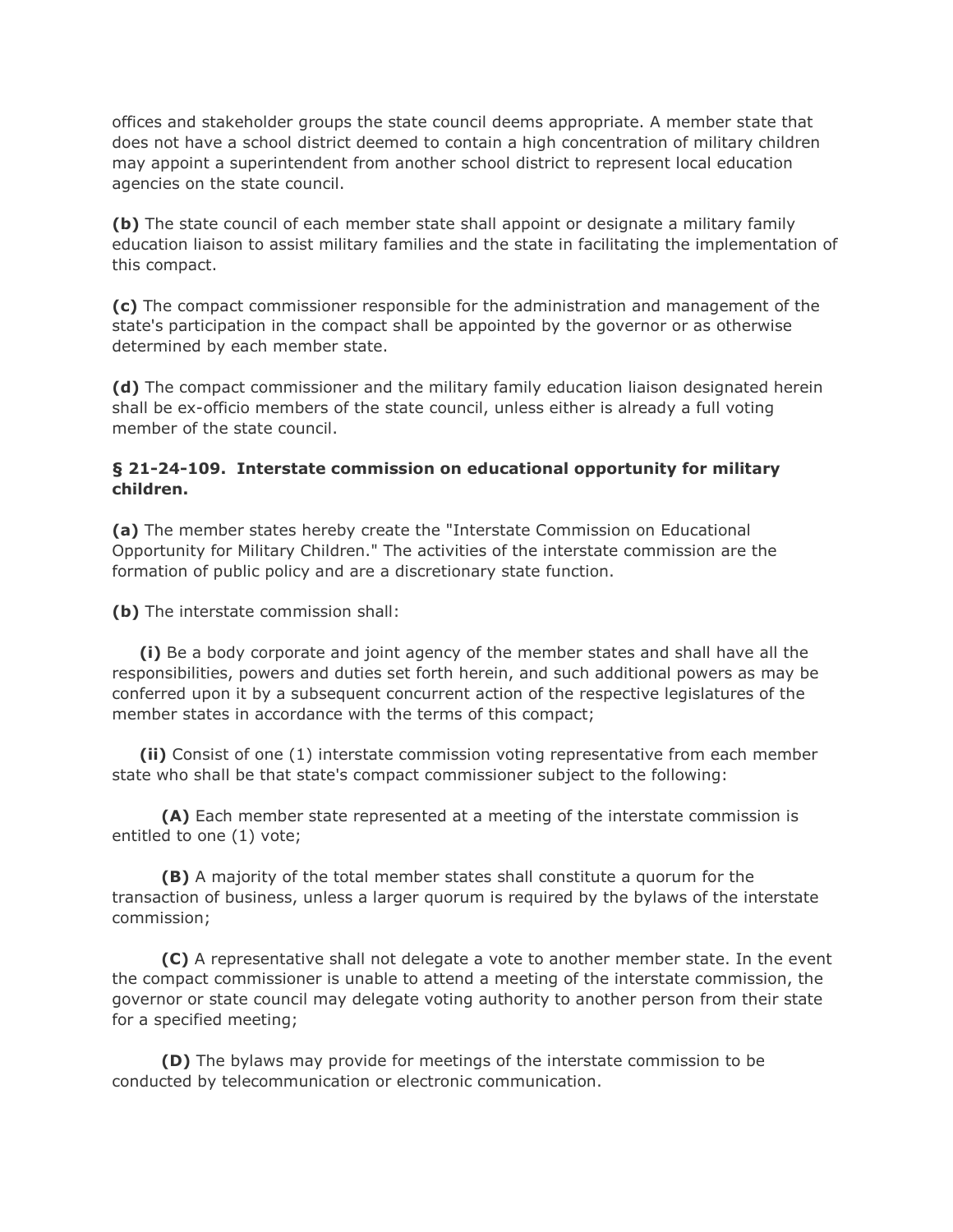**(iii)** Consist of ex-officio, nonvoting representatives who are members of interested organizations. Such ex-officio members, as defined in the bylaws, may include but not be limited to, members of the representative organizations of military family advocates, local education agency officials, parent and teacher groups, the United States department of defense, the education commission of the states, the interstate agreement on the qualification of educational personnel and other interstate compacts affecting the education of children of military members;

 **(iv)** Meet at least once each calendar year. The chairperson may call additional meetings and, upon the request of a simple majority of the member states, shall call additional meetings;

 **(v)** Establish an executive committee whose members shall include the officers of the interstate commission and such other members of the interstate commission as determined by the bylaws. Members of the executive committee shall serve a one (1) year term. Members of the executive committee shall be entitled to one (1) vote each. The executive committee shall have the power to act on behalf of the interstate commission, with the exception of rulemaking, during periods when the interstate commission is not in session. The executive committee shall oversee the day-to-day activities of the administration of the compact including enforcement and compliance with the provisions of the compact, its bylaws and rules and other such duties as deemed necessary. The United States department of defense shall serve as an ex-officio, nonvoting member of the executive committee;

 **(vi)** Establish bylaws and rules that provide for conditions and procedures under which the interstate commission shall make its information and official records available to the public for inspection or copying. The interstate commission may exempt from disclosure information or official records to the extent they would adversely affect personal privacy rights or proprietary interests;

 **(vii)** Give public notice of all meetings and all meetings shall be open to the public, except as set forth in the rules or as otherwise provided in the compact. The interstate commission and its committees may close a meeting, or portion thereof, where it determines by two-thirds (2/3) vote that an open meeting would be likely to:

 **(A)** Relate solely to the interstate commission's internal personnel practices and procedures;

 **(B)** Disclose matters specifically exempted from disclosure by federal and state statute;

 **(C)** Disclose trade secrets or commercial or financial information which is privileged or confidential;

**(D)** Involve accusing a person of a crime, or formally censuring a person;

 **(E)** Disclose information of a personal nature where disclosure would constitute a clearly unwarranted invasion of personal privacy;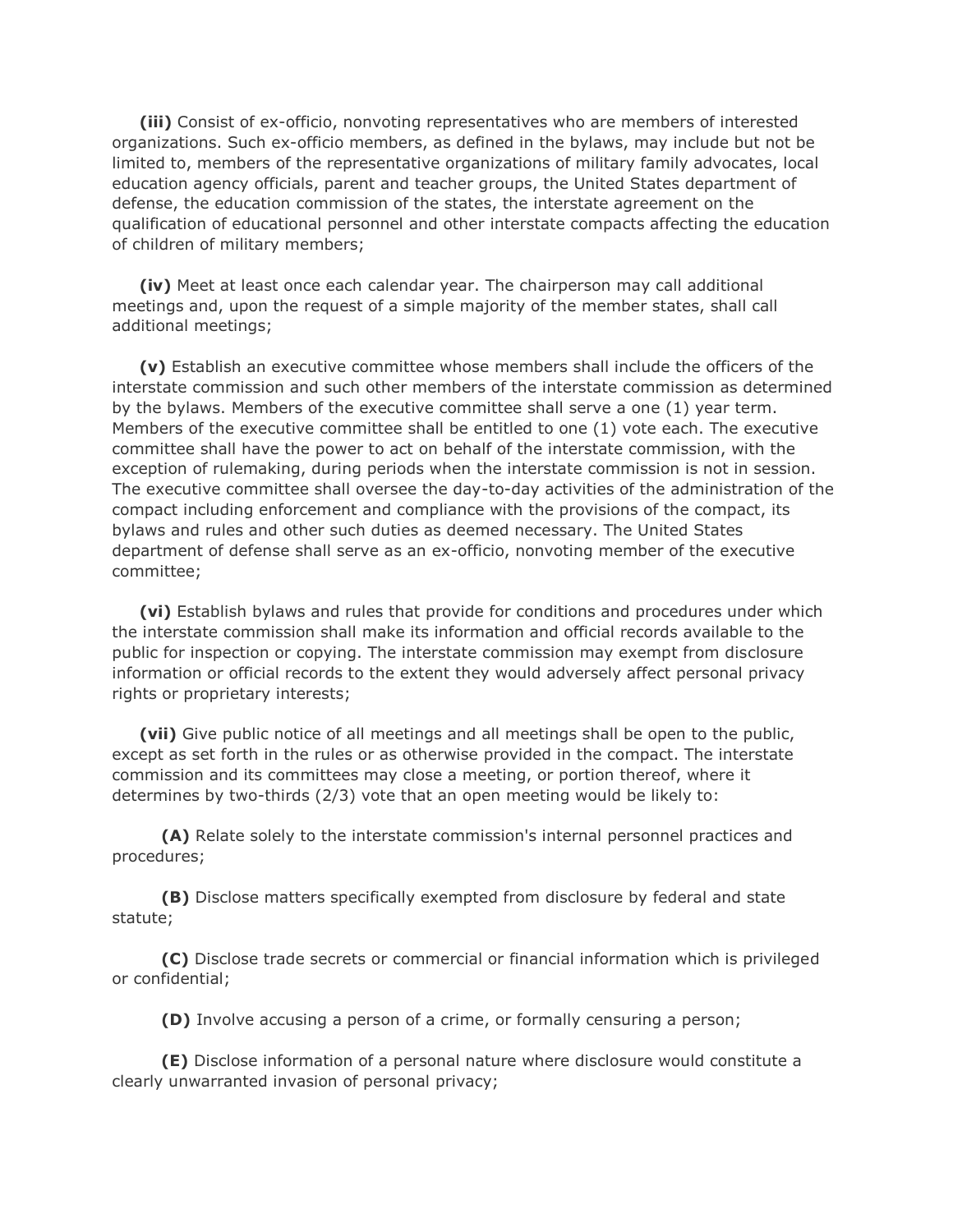**(F)** Disclose investigative records compiled for law enforcement purposes; or

 **(G)** Specifically relate to the interstate commission's participation in a civil action or other legal proceeding.

 **(viii)** Shall cause its legal counsel or designee to certify that a meeting may be closed and shall reference each relevant exemptible provision for any meeting, or portion of a meeting, which is closed pursuant to this provision. The interstate commission shall keep minutes which shall fully and clearly describe all matters discussed in a meeting and shall provide a full and accurate summary of actions taken, and the reasons therefore, including a description of the views expressed and the record of a roll call vote. All documents considered in connection with an action shall be identified in such minutes. All minutes and documents of a closed meeting shall remain under seal, subject to release by a majority vote of the interstate commission;

 **(ix)** Shall collect standardized data concerning the educational transition of the children of military families under this compact as directed through its rules which shall specify the data to be collected, the means of collection and data exchange and reporting requirements. Such methods of data collection, exchange and reporting shall, in so far as is reasonably possible, conform to current technology and coordinate its information functions with the appropriate custodian of records as identified in the bylaws and rules;

 **(x)** Shall create a process that permits military officials, education officials and parents to inform the interstate commission if and when there are alleged violations of the compact or its rules or when issues subject to the jurisdiction of the compact or its rules are not addressed by the state or local education agency. This section shall not be construed to create a private right of action against the interstate commission or any member state.

#### **§ 21-24-110. Powers and duties of the interstate commission.**

**(a)** The interstate commission shall have the following powers:

**(i)** To provide for dispute resolution among member states;

 **(ii)** To promulgate rules and take all necessary actions to effect the goals, purposes and obligations as enumerated in this compact;

 **(iii)** To issue, upon request of a member state, advisory opinions concerning the meaning or interpretation of the interstate compact, its bylaws, rules and actions;

 **(iv)** To enforce compliance with the compact provisions, the rules promulgated by the interstate commission, and the bylaws, using all necessary and proper means, including but not limited to the use of judicial process;

 **(v)** To establish and maintain offices which shall be located within one (1) or more of the member states;

**(vi)** To purchase and maintain insurance and bonds;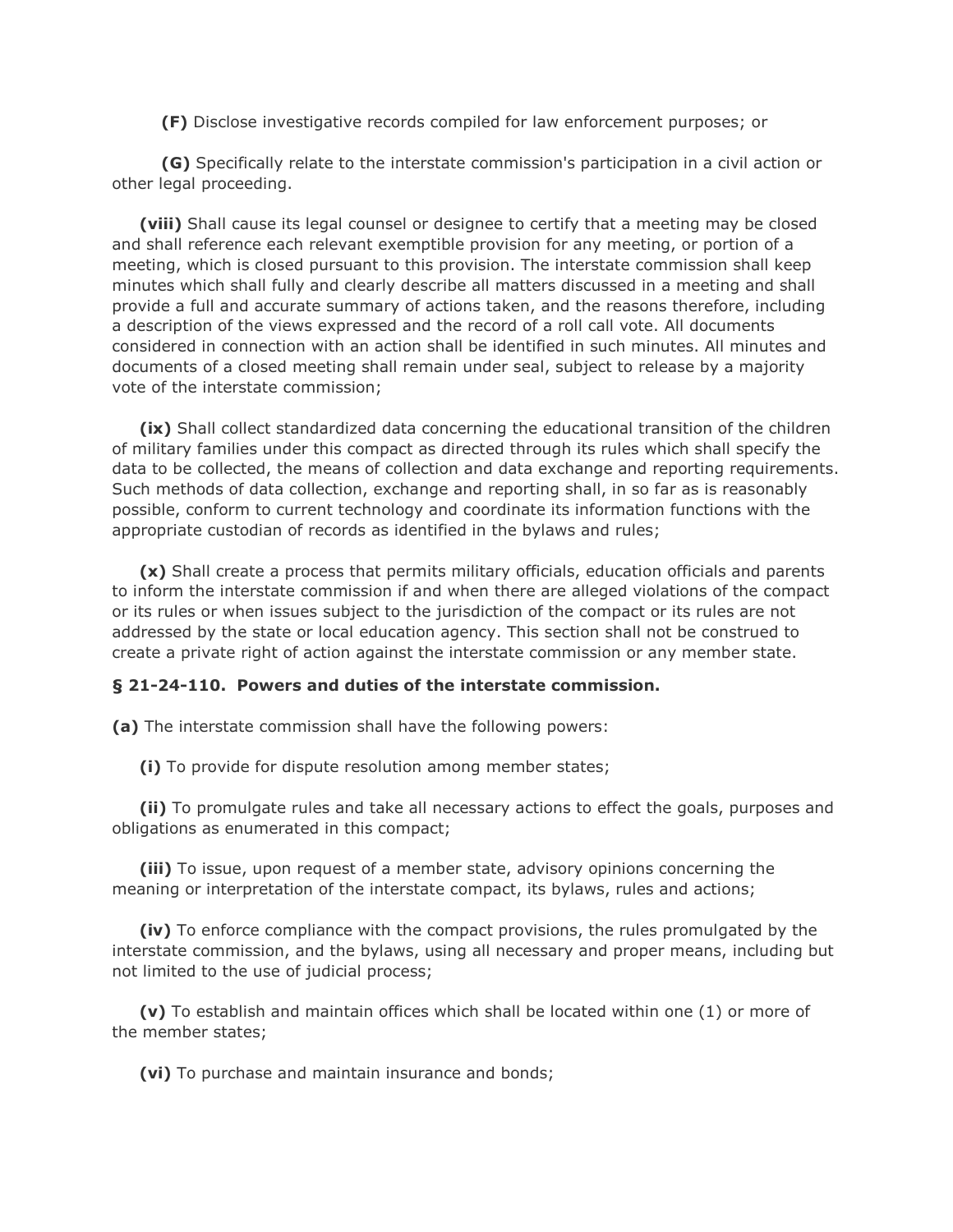**(vii)** To borrow, accept, hire or contract for services of personnel;

 **(viii)** To establish and appoint committees including, but not limited to, an executive committee as required by W.S. 21-24-111, which shall have the power to act on behalf of the interstate commission in carrying out its powers and duties hereunder;

 **(ix)** To elect or appoint such officers, attorneys, employees, agents or consultants and to fix their compensation, define their duties and determine their qualifications and to establish the interstate commission's personnel policies and programs relating to conflicts of interest, rates of compensation and qualifications of personnel;

 **(x)** To accept any and all donations and grants of money, equipment, supplies, materials and services, and to receive, utilize and dispose of it;

 **(xi)** To lease, purchase, accept contributions or donations of, or otherwise to own, hold, improve or use any property, real, personal or mixed;

 **(xii)** To sell, convey, mortgage, pledge, lease, exchange, abandon or otherwise dispose of any property, real, personal or mixed;

**(xiii)** To establish a budget and make expenditures;

 **(xiv)** To adopt a seal and bylaws governing the management and operation of the interstate commission;

 **(xv)** To report annually to the legislatures, governors, judiciary and state councils of the member states concerning the activities of the interstate commission during the preceding year. Such reports shall also include any recommendations that may have been adopted by the interstate commission;

 **(xvi)** To coordinate education, training and public awareness regarding the compact, its implementation and operation for officials and parents involved in such activity;

 **(xvii)** To establish uniform standards for the reporting, collecting and exchanging of data;

**(xviii)** To maintain corporate books and records in accordance with the bylaws;

 **(xix)** To perform such functions as may be necessary or appropriate to achieve the purposes of this compact;

 **(xx)** To provide for the uniform collection and sharing of information between and among member states, schools and military families under this compact.

#### **§ 21-24-111. Organization and operation of the interstate commission.**

**(a)** The interstate commission shall, by a majority of the members present and voting, within twelve (12) months after the first interstate commission meeting, adopt bylaws to govern its conduct as may be necessary or appropriate to carry out the purposes of the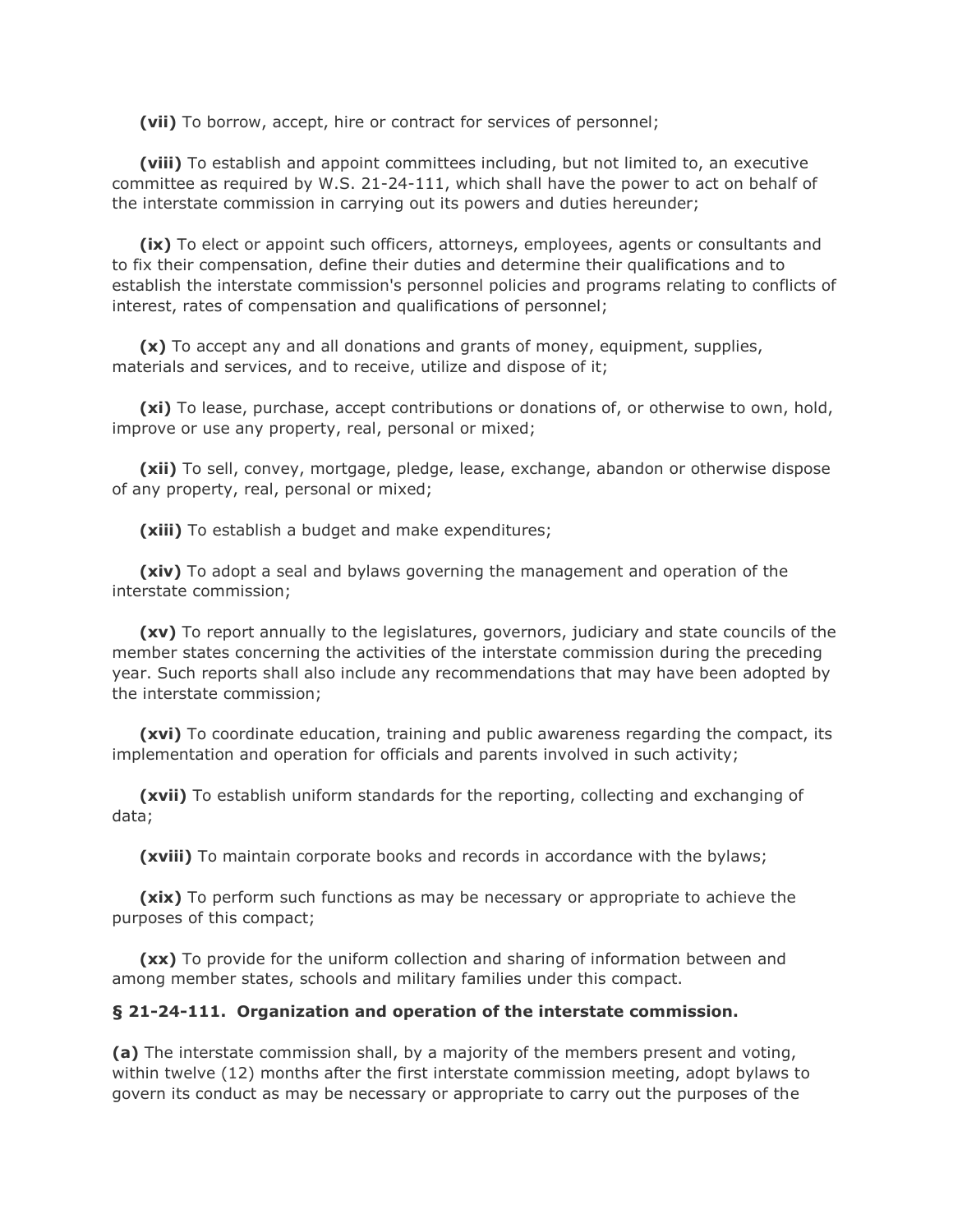compact, including, but not limited to:

**(i)** Establishing the fiscal year of the interstate commission;

 **(ii)** Establishing an executive committee, and such other committees as may be necessary;

 **(iii)** Providing for the establishment of committees and for governing any general or specific delegation of authority or function of the interstate commission;

 **(iv)** Providing reasonable procedures for calling and conducting meetings of the interstate commission, and ensuring reasonable notice of each such meeting;

 **(v)** Establishing the titles and responsibilities of the officers and staff of the interstate commission;

 **(vi)** Providing a mechanism for concluding the operations of the interstate commission and the return of surplus funds that may exist upon the termination of the compact after the payment and reserving of all of its debts and obligations;

**(vii)** Providing "start up" rules for initial administration of the compact.

**(b)** The interstate commission shall, by a majority of the members, elect annually from among its members a chairperson, a vice-chairperson and a treasurer, each of whom shall have such authority and duties as may be specified in the bylaws. The chairperson or, in the chairperson's absence or disability, the vice-chairperson, shall preside at all meetings of the interstate commission. The officers so elected shall serve without compensation or remuneration from the interstate commission, provided that, subject to the availability of budgeted funds, the officers shall be reimbursed for ordinary and necessary costs and expenses incurred by them in the performance of their responsibilities as officers of the interstate commission.

**(c)** Executive committee, officers and personnel:

 **(i)** The executive committee shall have such authority and duties as may be set forth in the bylaws, including but not limited to:

 **(A)** Managing the affairs of the interstate commission in a manner consistent with the bylaws and purposes of the interstate commission;

 **(B)** Overseeing an organizational structure within, and appropriate procedures for the interstate commission to provide for the creation of rules, operating procedures and administrative and technical support functions; and

 **(C)** Planning, implementing and coordinating communications and activities with other state, federal and local government organizations in order to advance the goals of the interstate commission.

**(ii)** The executive committee may, subject to the approval of the interstate commission,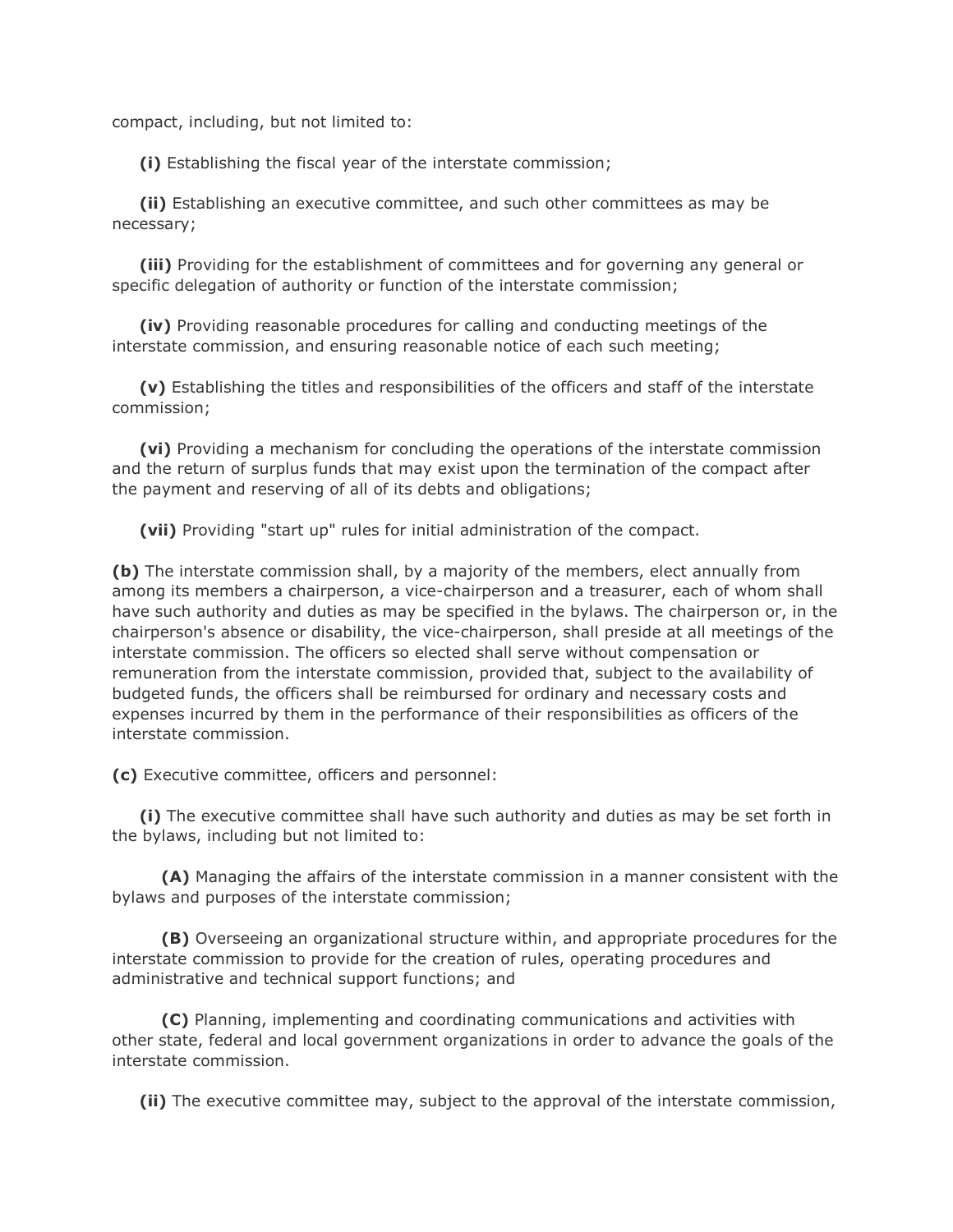appoint or retain an executive director for such period, upon such terms and conditions and for such compensation, as the interstate commission may deem appropriate. The executive director shall serve as secretary to the interstate commission, but shall not be a member of the interstate commission. The executive director shall hire and supervise such other persons as may be authorized by the interstate commission.

**(d)** The interstate commission's executive director and its employees shall be immune from suit and liability, either personally or in their official capacity, for a claim for damage to or loss of property or personal injury or other civil liability caused or arising out of or relating to an actual or alleged act, error or omission that occurred, or that such person had a reasonable basis for believing occurred, within the scope of interstate commission employment, duties or responsibilities, provided, that such person shall not be protected from suit or liability for damage, loss, injury or liability caused by the intentional or willful and wanton misconduct of such person:

 **(i)** The liability of the interstate commission's executive director and employees or interstate commission representatives, acting within the scope of such person's employment or duties for acts, errors or omissions occurring within such person's state may not exceed the limits of liability set forth under the constitution and laws of that state for state officials, employees and agents. The interstate commission is considered to be an instrumentality of the states for the purposes of any such action. Nothing in this subsection shall be construed to protect such person from suit or liability for damage, loss, injury or liability caused by the intentional or willful and wanton misconduct of such person;

 **(ii)** The interstate commission shall defend the executive director and its employees and, subject to the approval of the attorney general or other appropriate legal counsel of the member state represented by an interstate commission representative, shall defend such interstate commission representative in any civil action seeking to impose liability arising out of an actual or alleged act, error or omission that occurred within the scope of interstate commission employment, duties or responsibilities, or that the defendant had a reasonable basis for believing occurred within the scope of interstate commission employment, duties or responsibilities, provided that the actual or alleged act, error or omission did not result from intentional or willful and wanton misconduct on the part of such person;

 **(iii)** To the extent not covered by the state involved, member state or the interstate commission, the representatives or employees of the interstate commission shall be held harmless in the amount of a settlement or judgment, including attorney's fees and costs, obtained against such persons arising out of an actual or alleged act, error or omission that occurred within the scope of interstate commission employment, duties or responsibilities, or that such persons had a reasonable basis for believing occurred within the scope of interstate commission employment, duties or responsibilities, provided that the actual or alleged act, error or omission did not result from intentional or willful and wanton misconduct on the part of such persons.

#### **§ 21-24-112. Rulemaking functions of the interstate commission.**

**(a)** The interstate commission shall promulgate reasonable rules in order to effectively and efficiently achieve the purposes of this compact. Notwithstanding the foregoing, in the event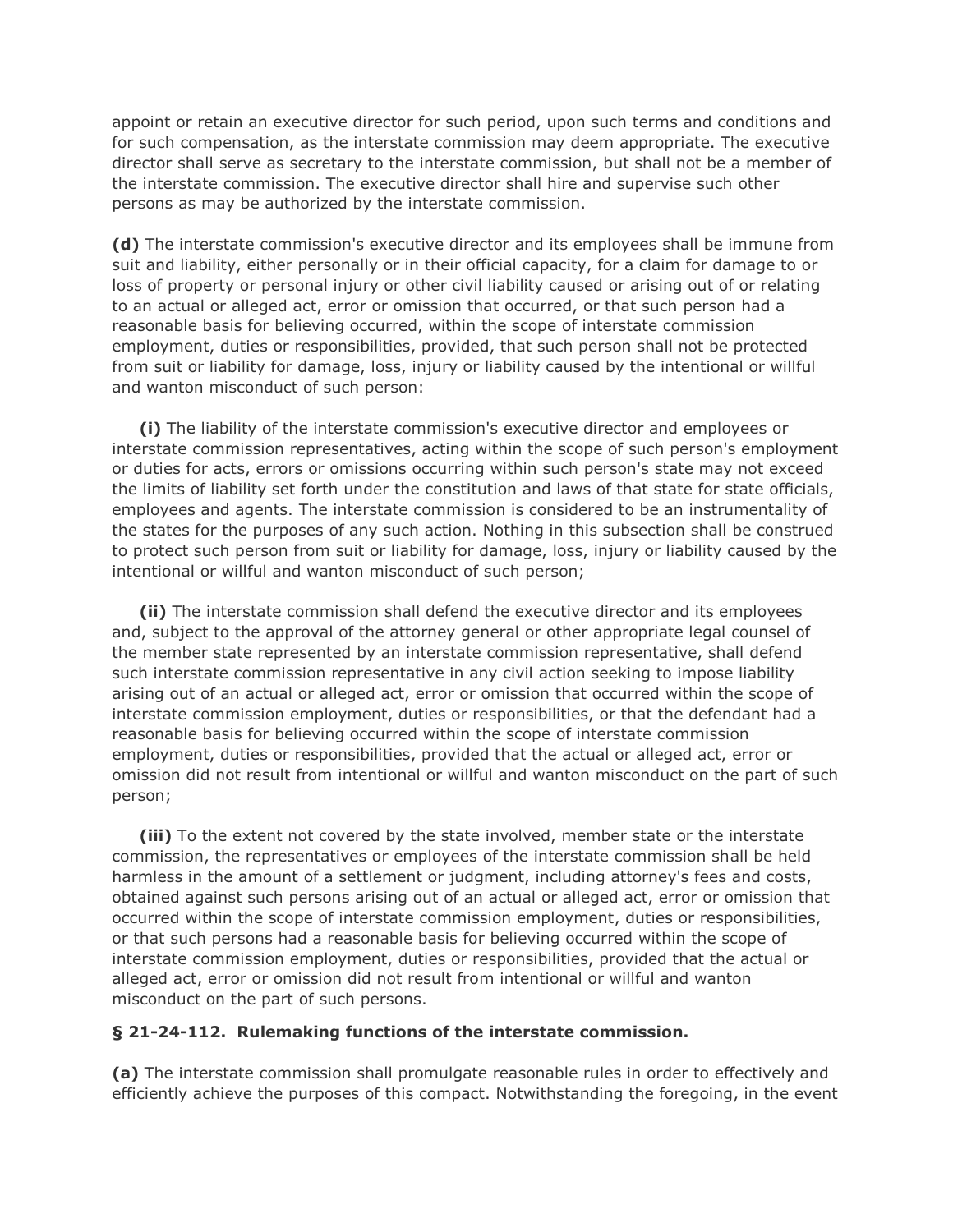the interstate commission exercises its rulemaking authority in a manner that is beyond the scope of the purposes of this act or the powers granted hereunder, then such an action by the interstate commission shall be invalid and have no force or effect.

**(b)** Rules shall be made pursuant to a rulemaking process that substantially conforms to the "Model State Administrative Procedure Act," of 1981 Act, Uniform Laws Annotated, Vol. 15, p.1 (2000) as amended, as may be appropriate to the operations of the interstate commission.

**(c)** Not later than thirty (30) days after a rule is promulgated, any person may file a petition for judicial review of the rule, provided that the filing of such a petition shall not stay or otherwise prevent the rule from becoming effective unless the court finds that the petitioner has a substantial likelihood of success. The court shall give deference to the actions of the interstate commission consistent with applicable law and shall not find the rule to be unlawful if the rule represents a reasonable exercise of the interstate commission's authority.

## **§ 21-24-113. Oversight, enforcement and dispute resolution.**

**(a)** Oversight:

 **(i)** The executive, legislative and judicial branches of state governments in each member state shall enforce this compact and shall take all actions necessary and appropriate to effectuate the compact's purposes and intent. The provisions of this compact shall have standing as statutory law;

 **(ii)** All courts shall take judicial notice of the compact and the rules in any judicial or administrative proceeding in a member state pertaining to the subject matter of this compact which may affect the powers, responsibilities or actions of the interstate commission;

 **(iii)** The interstate commission shall be entitled to receive all service of process in any such proceeding, and shall have standing to intervene in the proceeding for all purposes. Failure to provide service of process to the interstate commission shall render a judgment or order void as to the interstate commission, this compact or promulgated rules.

**(b)** If the interstate commission determines that a member state has defaulted in the performance of its obligations or responsibilities under this compact, or the bylaws or promulgated rules, the interstate commission shall:

 **(i)** Provide written notice to the defaulting state and other member states, of the nature of the default, the means of curing the default and any action taken by the interstate commission. The interstate commission shall specify the conditions by which the defaulting state must cure its default;

**(ii)** Provide remedial training and specific technical assistance regarding the default;

 **(iii)** If the defaulting state fails to cure the default, the defaulting state shall be terminated from the compact upon an affirmative vote of a majority of the member states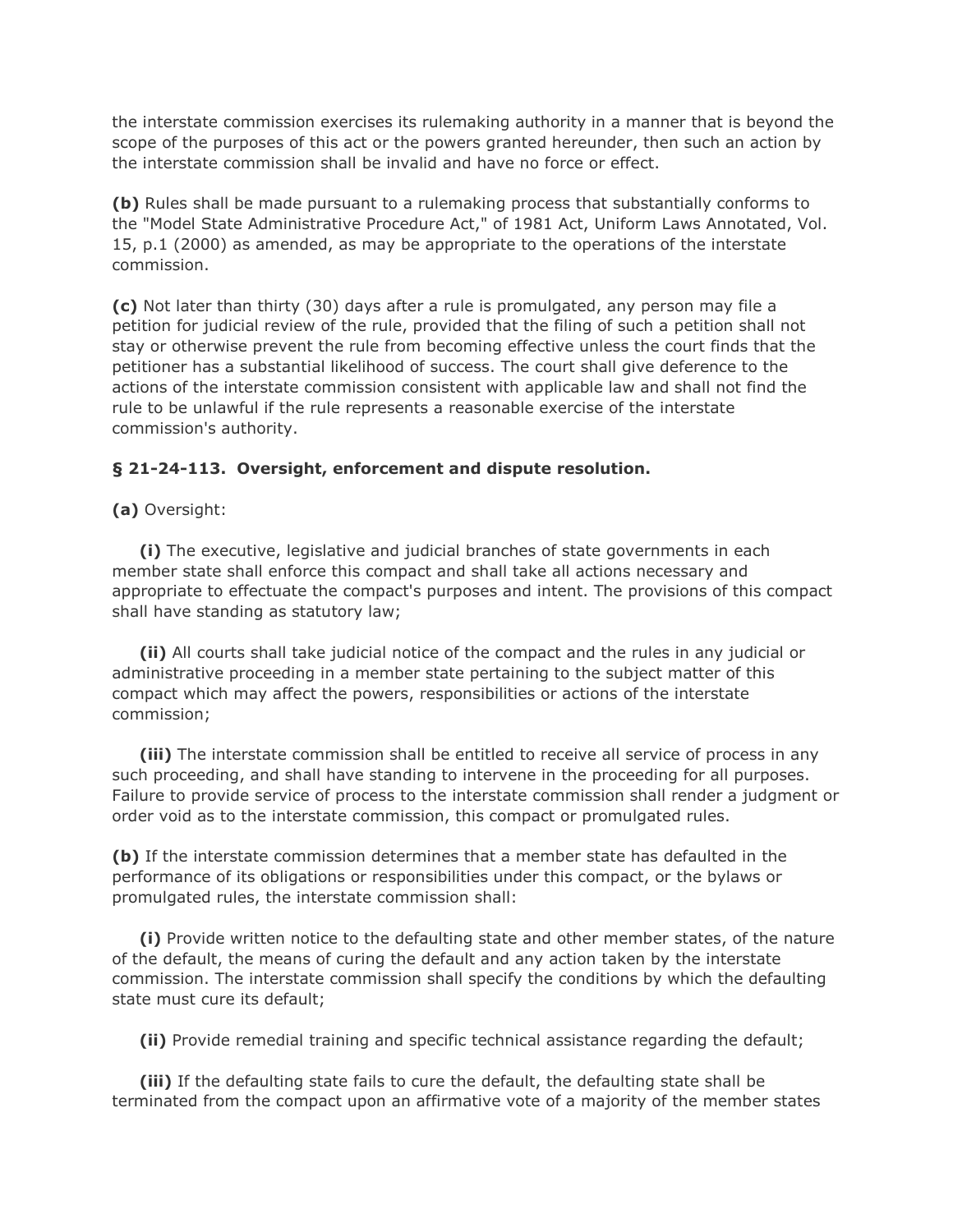and all rights, privileges and benefits conferred by this compact shall be terminated from the effective date of termination. A cure of the default does not relieve the offending state of obligations or liabilities incurred during the period of the default;

 **(iv)** Suspension or termination of membership in the compact shall be imposed only after all other means of securing compliance have been exhausted. Notice of intent to suspend or terminate shall be given by the interstate commission to the governor, the majority and minority leaders of the defaulting state's legislature, and each of the member states;

 **(v)** The state which has been suspended or terminated is responsible for all assessments, obligations and liabilities incurred through the effective date of suspension or termination including obligations, the performance of which extends beyond the effective date of suspension or termination;

 **(vi)** The interstate commission shall not bear any costs relating to any state that has been found to be in default or which has been suspended or terminated from the compact, unless otherwise mutually agreed upon in writing between the interstate commission and the defaulting state;

 **(vii)** The defaulting state may appeal the action of the interstate commission by petitioning the United States district court for the District of Columbia or the federal district where the interstate commission has its principal offices. The prevailing party shall be awarded all costs of such litigation including reasonable attorney's fees.

**(c)** Dispute resolution:

 **(i)** The interstate commission shall attempt, upon the request of a member state, to resolve disputes which are subject to the compact and which may arise among member states and between member and nonmember states;

 **(ii)** The interstate commission shall promulgate a rule providing for both mediation and binding dispute resolution for disputes as appropriate.

#### **(d)** Enforcement:

 **(i)** The interstate commission, in the reasonable exercise of its discretion, shall enforce the provisions and rules of this compact;

 **(ii)** The interstate commission, may by majority vote of the members, initiate legal action in the United States district court for the District of Columbia or, at the discretion of the interstate commission, in the federal district where the interstate commission has its principal offices, to enforce compliance with the provisions of the compact, its promulgated rules and bylaws, against a member state in default. The relief sought may include both injunctive relief and damages. In the event judicial enforcement is necessary the prevailing party shall be awarded all costs of such litigation including reasonable attorney's fees;

**(iii)** The remedies herein shall not be the exclusive remedies of the interstate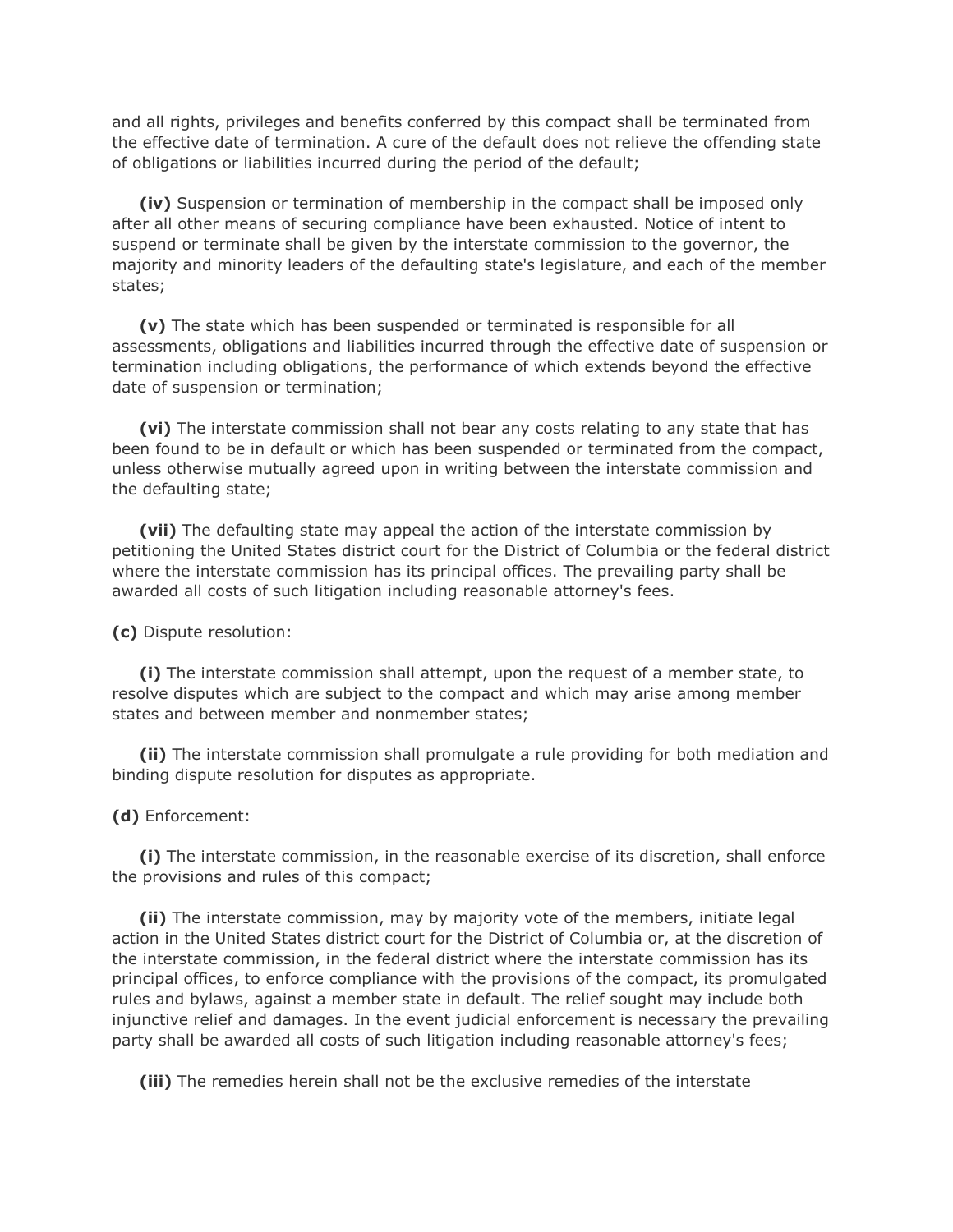commission. The interstate commission may avail itself of any other remedies available under state law or the regulation of a profession.

# **§ 21-24-114. Financing of the interstate commission.**

**(a)** The interstate commission shall pay or provide for the payment of the reasonable expenses of its establishment, organization and ongoing activities.

**(b)** In accordance with the funding limit established in subsection (e) of this section, the interstate commission may levy on and collect an annual assessment from each member state to cover the cost of the operations and activities of the interstate commission and its staff which must be in a total amount sufficient to cover the interstate commission's annual budget as approved each year. The aggregate annual assessment amount shall be allocated based upon a formula to be determined by the interstate commission, which shall promulgate a rule binding upon all member states.

**(c)** The interstate commission shall not incur obligations of any kind prior to securing the funds adequate to meet the same; nor shall the interstate commission pledge the credit of any of the member states, except by and with the authority of the member state.

**(d)** The interstate commission shall keep accurate accounts of all receipts and disbursements. The receipts and disbursements of the interstate commission shall be subject to the audit and accounting procedures established under its bylaws. However, all receipts and disbursements of funds handled by the interstate commission shall be audited yearly by a certified or licensed public accountant and the report of the audit shall be included in and become part of the annual report of the interstate commission.

**(e)** The interstate commission may not assess, levy or collect more than five thousand dollars (\$ 5,000.00) per year from Wyoming legislation appropriations. Other funding sources may be accepted and used to offset expenses related to the state's participation in the compact.

## **§ 21-24-115. Member states; effective date; amendment.**

**(a)** Any state is eligible to become a member state.

**(b)** The compact shall become effective and binding upon legislative enactment of the compact into law by no less than ten (10) of the states. The effective date shall be no earlier than December 1, 2007. Thereafter it shall become effective and binding as to any other member state upon enactment of the compact into law by that state. The governors of nonmember states or their designees shall be invited to participate in the activities of the interstate commission on a nonvoting basis prior to adoption of the compact by all states.

**(c)** The interstate commission may propose amendments to the compact for enactment by the member states. No amendment shall become effective and binding upon the interstate commission and the member states unless and until it is enacted into law by unanimous consent of the member states.

## **§ 21-24-116. Withdrawal and dissolution.**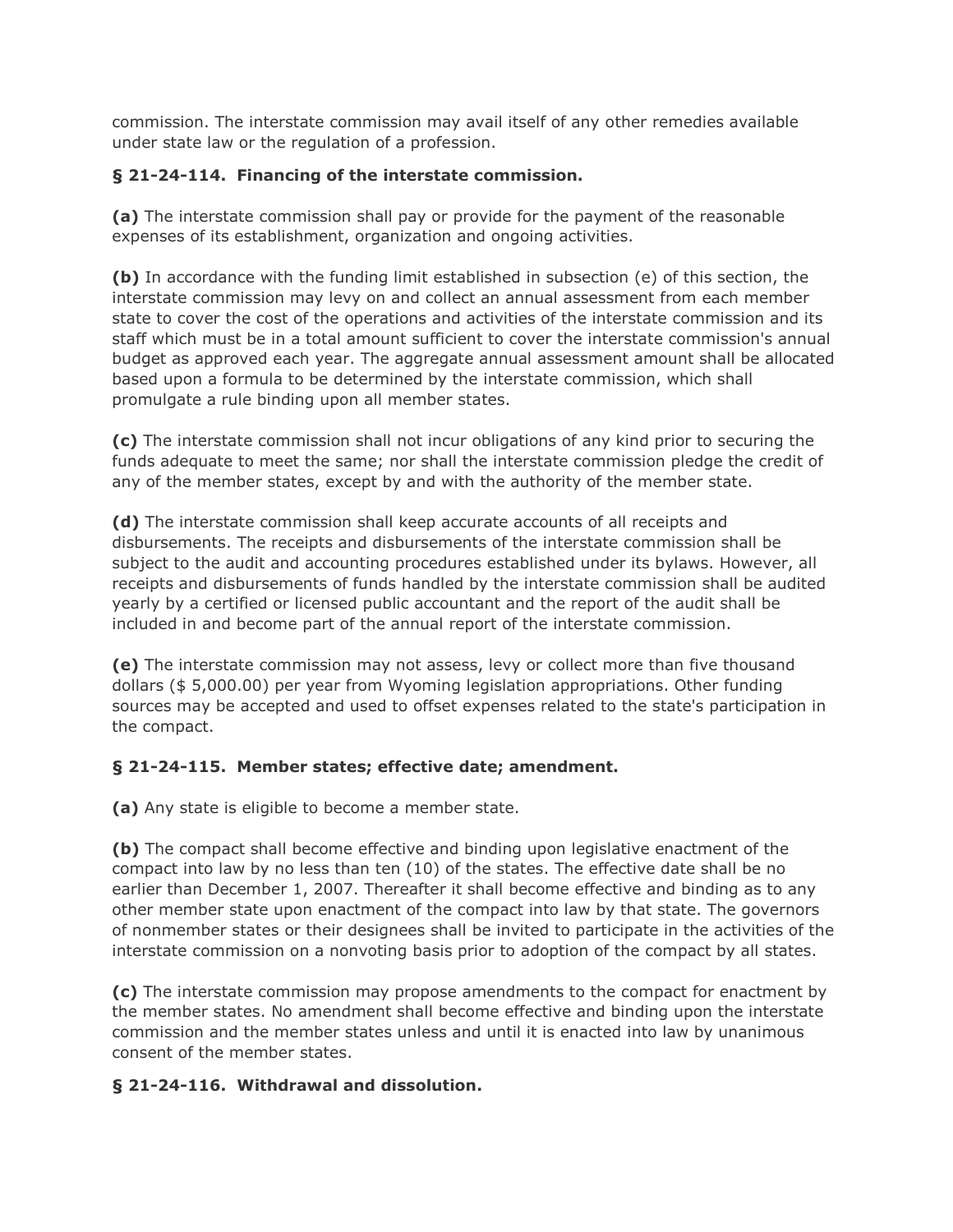**(a)** Withdrawal:

 **(i)** Once effective, the compact shall continue in force and remain binding upon each and every member state provided that a member state may withdraw from the compact by specifically repealing the statute, which enacted the compact into law;

 **(ii)** Withdrawal from this compact shall be by the enactment of a statute repealing the same;

 **(iii)** The withdrawing state shall immediately notify the chairperson of the interstate commission in writing upon the introduction of legislation repealing this compact in the withdrawing state. The interstate commission shall notify the other member states of the withdrawing state's intent to withdraw within sixty (60) days of its receipt thereof;

 **(iv)** The withdrawing state is responsible for all assessments, obligations and liabilities incurred through the effective date of withdrawal;

 **(v)** Reinstatement following withdrawal of a member state shall occur upon the withdrawing state reenacting the compact or upon such later date as determined by the interstate commission.

**(b)** Dissolution of compact:

 **(i)** This compact shall dissolve effective upon the date of the withdrawal or default of the member state which reduces the membership in the compact to one (1) member state;

 **(ii)** Upon the dissolution of this compact, the compact becomes null and void and shall be of no further force or effect, and the business and affairs of the interstate commission shall be concluded and surplus funds shall be distributed in accordance with the bylaws.

## **§ 21-24-117. Severability and construction.**

**(a)** The provisions of this compact shall be severable and if any phrase, clause, sentence or provision is deemed unenforceable, the remaining provisions of the compact shall be enforceable.

**(b)** The provisions of this compact shall be liberally construed to effectuate its purposes.

**(c)** Nothing in this compact shall be construed to prohibit the applicability of other interstate compacts to which the states are members.

#### **§ 21-24-118. Binding effect of compact and other laws.**

**(a)** Nothing herein prevents the enforcement of any other law of a member state.

**(b)** Binding effect of the compact:

 **(i)** All lawful actions of the interstate commission, including all rules and bylaws promulgated by the interstate commission, are binding upon the member states;